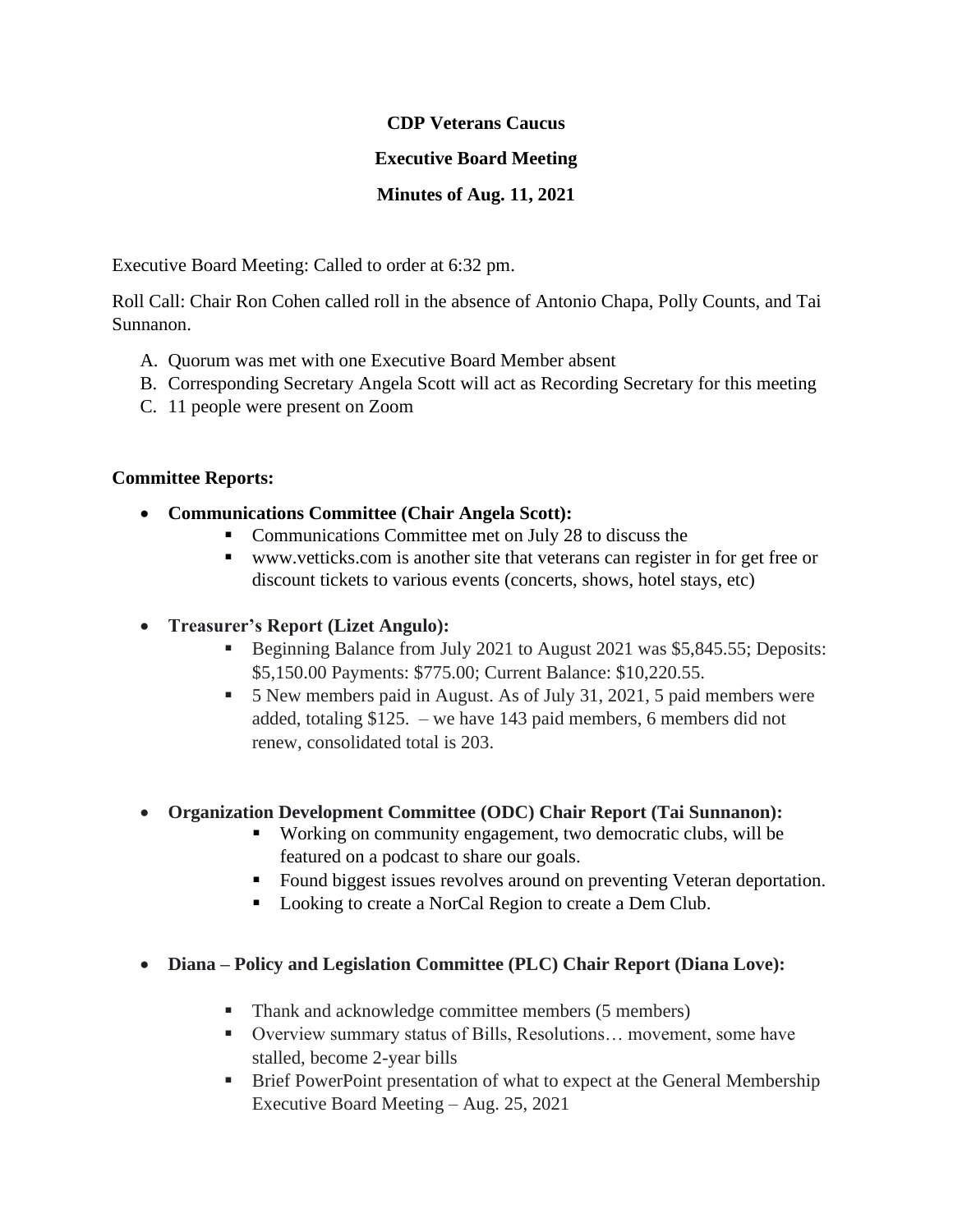• **Programs Committee (PC) Chair Report (Polly Counts):** 

**Old Business:** Collaboration, Transparency, and Inclusion

- Supporting Veterans Legislation
- Providing resources for Veterans
- Expand Veterans Democratic Clubs in Central and Northern California

#### **New Business**

Whenever there is an Executive Board meeting, there must be at least a 10-day notice. We're set for Aug. 25 from 7:30pm – 9:30pm. CDP asked our approach. Their webhosting allots for 300 people and they will add more

Lizet made a motion and Diana seconded the motion to approve the \$500 spend to host the upcoming general meeting.

Diana mentioned that 45 minutes might be too long for the breakout room.

Jon Rines – enjoys working with Diana on the legislative committee. For the membership org, 45 minutes is a large amount of time. We should consider offering more time at the top of meeting.

Fernando – likes the Agenda but would like to make sure Diana has ample time to present on

Basil – believes creating new Vet Dem Clubs is of optimal importance. Wanted to know if there are any plans to address deported Veterans.

Diana – has taken on that project and has taken on a House Resolution to support that issue.

Basil – Assemblywoman Llorena helped to bring one Veteran home

Diana – be mindful that information will be limited due to Congress not in session. She will discuss history of bill, whether it's in appropriation

- D. Next Membership meeting is Nov. 17-21 we will be entertaining speakers.
- E. During the May 1 convention, we have yet to be charged. In the past, estimates are around

Ron asked if hybrid would be considered for the next Caucus meeting in Sacramento. Majority of E Board prefer Zoom.

Lizet prefers Zoom for Caucus meeting

Ron received phone from someone in Los Angeles regarding native grounds be taken in Los Angeles. Ron recommended that Dem Clubs or the Los Angeles Central Committee in the area address this issue. This